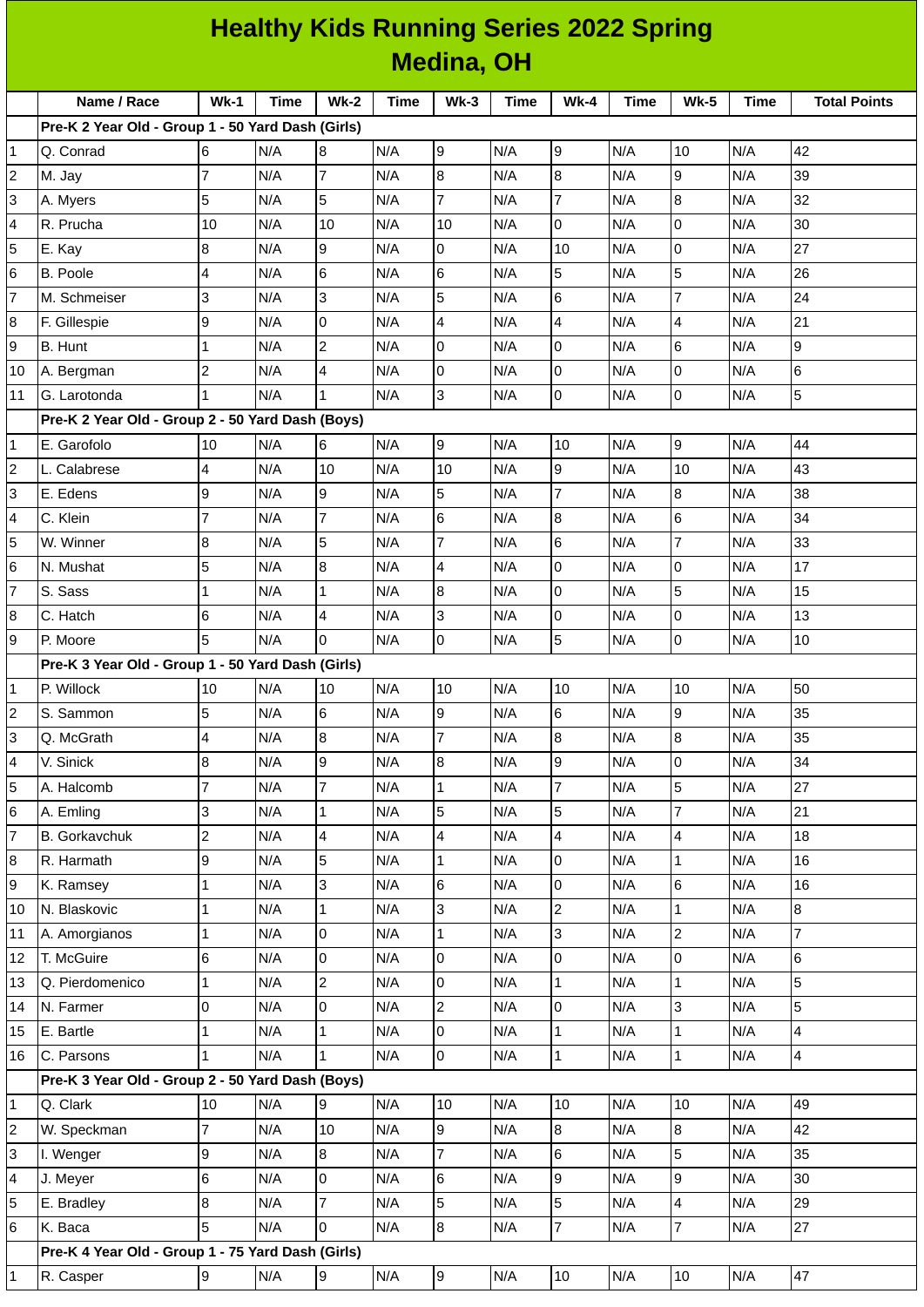## **Healthy Kids Running Series 2022 Spring Medina, OH**

| $\overline{c}$          | A. Neururer                                       | 4              | N/A   | 8               | N/A   | 6                       | N/A   | 8              | N/A   | $6\phantom{.}6$  | N/A   | 32             |
|-------------------------|---------------------------------------------------|----------------|-------|-----------------|-------|-------------------------|-------|----------------|-------|------------------|-------|----------------|
| 3                       | K. Prucha                                         | 10             | N/A   | 10              | N/A   | 10                      | N/A   | 0              | N/A   | 0                | N/A   | 30             |
| 4                       | A. Steidl                                         | 7              | N/A   | 0               | N/A   | 8                       | N/A   | 9              | N/A   | $\overline{0}$   | N/A   | 24             |
| 5                       | J. Landis                                         | $\overline{c}$ | N/A   | 5               | N/A   | $\overline{c}$          | N/A   | $\overline{7}$ | N/A   | $\overline{7}$   | N/A   | 23             |
| 6                       | F. Jordan                                         | $\mathbf{1}$   | N/A   | 4               | N/A   | $\mathbf 1$             | N/A   | 6              | N/A   | 8                | N/A   | 20             |
| $\overline{7}$          | L. Souders                                        | 1              | N/A   | 6               | N/A   | 4                       | N/A   | $\mathsf{O}$   | N/A   | 9                | N/A   | 20             |
| 8                       | J. Mushat                                         | 8              | N/A   | $\overline{7}$  | N/A   | 3                       | N/A   | 0              | N/A   | $\mathsf{O}$     | N/A   | 18             |
| 9                       | A. Poole                                          | 3              | N/A   | 3               | N/A   | $\mathbf 1$             | N/A   | 5              | N/A   | 5                | N/A   | 17             |
| 10                      | P. Cummins                                        | 5              | N/A   | 0               | N/A   | $\overline{7}$          | N/A   | 0              | N/A   | $\mathsf 0$      | N/A   | 12             |
| 11                      | <b>B.</b> Clack                                   | 6              | N/A   | $\Omega$        | N/A   | 5                       | N/A   | l0             | N/A   | 0                | N/A   | 11             |
|                         | Pre-K 4 Year Old - Group 2 - 75 Yard Dash (Boys)  |                |       |                 |       |                         |       |                |       |                  |       |                |
| $\mathbf{1}$            | E. Newman                                         | 4              | N/A   | $\overline{7}$  | N/A   | $\overline{7}$          | N/A   | $\, 8$         | N/A   | $\, 8$           | N/A   | 34             |
| $\overline{c}$          | H. Seibel                                         | 0              | N/A   | 10              | N/A   | 10                      | N/A   | 10             | N/A   | 0                | N/A   | 30             |
| 3                       | L. Vinez                                          | 10             | N/A   | 9               | N/A   | 0                       | N/A   | 0              | N/A   | 10               | N/A   | 29             |
| 4                       | J. Young                                          | $\overline{c}$ | N/A   | 6               | N/A   | $\overline{8}$          | N/A   | $6\phantom{a}$ | N/A   | 6                | N/A   | 28             |
| 5                       | R. Kay                                            | 9              | N/A   | $\bf{8}$        | N/A   | 0                       | N/A   | 9              | N/A   | O                | N/A   | 26             |
| 6                       | <b>B.</b> Gombar                                  | 5              | N/A   | 0               | N/A   | 6                       | N/A   | $\overline{7}$ | N/A   | $\overline{7}$   | N/A   | 25             |
| $\overline{7}$          | H. Bauman                                         | 3              | N/A   | 4               | N/A   | $\overline{\mathbf{4}}$ | N/A   | 5              | N/A   | 5                | N/A   | 21             |
| 8                       | G. Corbin                                         | 3              | N/A   | 5               | N/A   | 5                       | N/A   | 0              | N/A   | 4                | N/A   | 17             |
| 9                       | O. Butler                                         | 8              | N/A   | 0               | N/A   | 9                       | N/A   | 0              | N/A   | $\mathsf 0$      | N/A   | 17             |
| 10                      | D. Pavlak                                         | 0              | N/A   | $\overline{2}$  | N/A   | 0                       | N/A   | 0              | N/A   | 9                | N/A   | 11             |
| 11                      | G. McGuire                                        | $\overline{7}$ | N/A   | 0               | N/A   | 0                       | N/A   | 0              | N/A   | 0                | N/A   | $\overline{7}$ |
| 12                      | C. Moehring                                       | 0              | N/A   | 3               | N/A   | $\overline{0}$          | N/A   | 0              | N/A   | 3                | N/A   | 6              |
| 13                      | L. Flood                                          | 6              | N/A   | $\Omega$        | N/A   | 0                       | N/A   | $\pmb{0}$      | N/A   | $\overline{0}$   | N/A   | $\,6$          |
|                         | Pre-K 5 Year Old - Group 1 - 75 Yard Dash (Girls) |                |       |                 |       |                         |       |                |       |                  |       |                |
| $\mathbf{1}$            | A. Neururer                                       | 9              | N/A   | 10              | N/A   | 10                      | N/A   | 9              | N/A   | 9                | N/A   | 47             |
| $\overline{\mathbf{c}}$ | L. Hoover                                         | 7              | N/A   | 9               | N/A   | 9                       | N/A   | $\, 8$         | N/A   | $\boldsymbol{8}$ | N/A   | 41             |
| 3                       | N. McGrath                                        | 8              | N/A   | 8               | N/A   | $\overline{8}$          | N/A   | $\overline{7}$ | N/A   | $\overline{7}$   | N/A   | 38             |
| 4                       | V. Moore                                          | 10             | N/A   | $\overline{0}$  | N/A   | 0                       | N/A   | 10             | N/A   | 10               | N/A   | 30             |
| 5                       | A. Halcomb                                        | 6              | N/A   | 6               | N/A   | 5                       | N/A   | 5              | N/A   | 5                | N/A   | 27             |
| 6                       | R. Gorkavchuk                                     | 4              | N/A   | 4               | N/A   | 6                       | N/A   | 6              | N/A   | 4                | N/A   | 24             |
| $\overline{7}$          | R. Hunt                                           | 3              | N/A   | 5               | N/A   | $\overline{7}$          | N/A   | 4              | N/A   | 3                | N/A   | 22             |
| 8                       | R. Walkuski                                       | 5              | N/A   | $\overline{7}$  | N/A   | $\overline{0}$          | N/A   | 3              | N/A   | 6                | N/A   | 21             |
|                         | Pre-K 5 Year Old - Group 2 - 75 Yard Dash (Boys)  |                |       |                 |       |                         |       |                |       |                  |       |                |
| 1                       | N. Sass                                           | 9              | N/A   | 10              | N/A   | 10                      | N/A   | 10             | N/A   | 10               | N/A   | 49             |
| $\overline{c}$          | <b>B.</b> Royer                                   | 10             | N/A   | 9               | N/A   | 10                      | N/A   | 9              | N/A   | $\overline{9}$   | N/A   | 47             |
| 3                       | B. Whynott                                        | 9              | N/A   | $8\,$           | N/A   | 8                       | N/A   | 8              | N/A   | $\overline{8}$   | N/A   | 41             |
| 4                       | C. Bateson                                        | 6              | N/A   | 5               | N/A   | 6                       | N/A   | 5              | N/A   | $\overline{7}$   | N/A   | 29             |
| 5                       | C. Sinick                                         | 8              | N/A   | $\overline{7}$  | N/A   | $\overline{7}$          | N/A   | $\overline{7}$ | N/A   | 0                | N/A   | 29             |
| 6                       | E. Heyboer                                        | $\overline{7}$ | N/A   | 6               | N/A   | $\overline{0}$          | N/A   | 6              | N/A   | $\overline{0}$   | N/A   | 19             |
|                         | Kindergarten & 1st - Group 1 - 1/4 Mile (Girls)   |                |       |                 |       |                         |       |                |       |                  |       |                |
| $\mathbf{1}$            | M. Overholt                                       | 8              | 02:09 | 8               | 01:56 | 10                      | 01:42 | 10             | 01:41 | 10               | 01:42 | 46             |
| $\overline{\mathbf{c}}$ | C. Hlasko                                         | 9              | 02:08 | 9               | 01:52 | $\overline{7}$          | 01:49 | 9              | 01:47 | 9                | 01:44 | 43             |
| 3                       | E. Newman                                         | 10             | 02:07 | 10              | 01:51 | 6                       | 01:51 | 9              | 01:47 | $\overline{7}$   | 01:55 | 42             |
| 4                       | K. Sammon                                         | $\overline{7}$ | 02:10 | 6               | 01:58 | 9                       | 01:45 | $\overline{7}$ | 01:53 | 8                | 01:47 | 37             |
| 5                       | C. Jordan                                         | 6              | 02:12 | $5\overline{5}$ | 02:02 | 5                       | 01:53 | 6              | 01:56 | 6                | 01:57 | 28             |
| 6                       | J. Young                                          | 5              | 02:25 | 4               | 02:12 | $\overline{3}$          | 02:02 | 5              | 02:02 | $\overline{4}$   | 02:08 | 21             |
| $\overline{7}$          | M. Schmeiser                                      | 4              | 02:27 | 0               | N/A   | 4                       | 01:56 | 4              | 02:08 | 5                | 02:06 | 17             |
| 8                       | S. Seibel                                         | 0              | N/A   | $\overline{7}$  | 01:57 | $8\,$                   | 01:48 | $\mathsf 0$    | N/A   | $\mathsf{O}$     | N/A   | 15             |
|                         |                                                   |                |       |                 |       |                         |       |                |       |                  |       |                |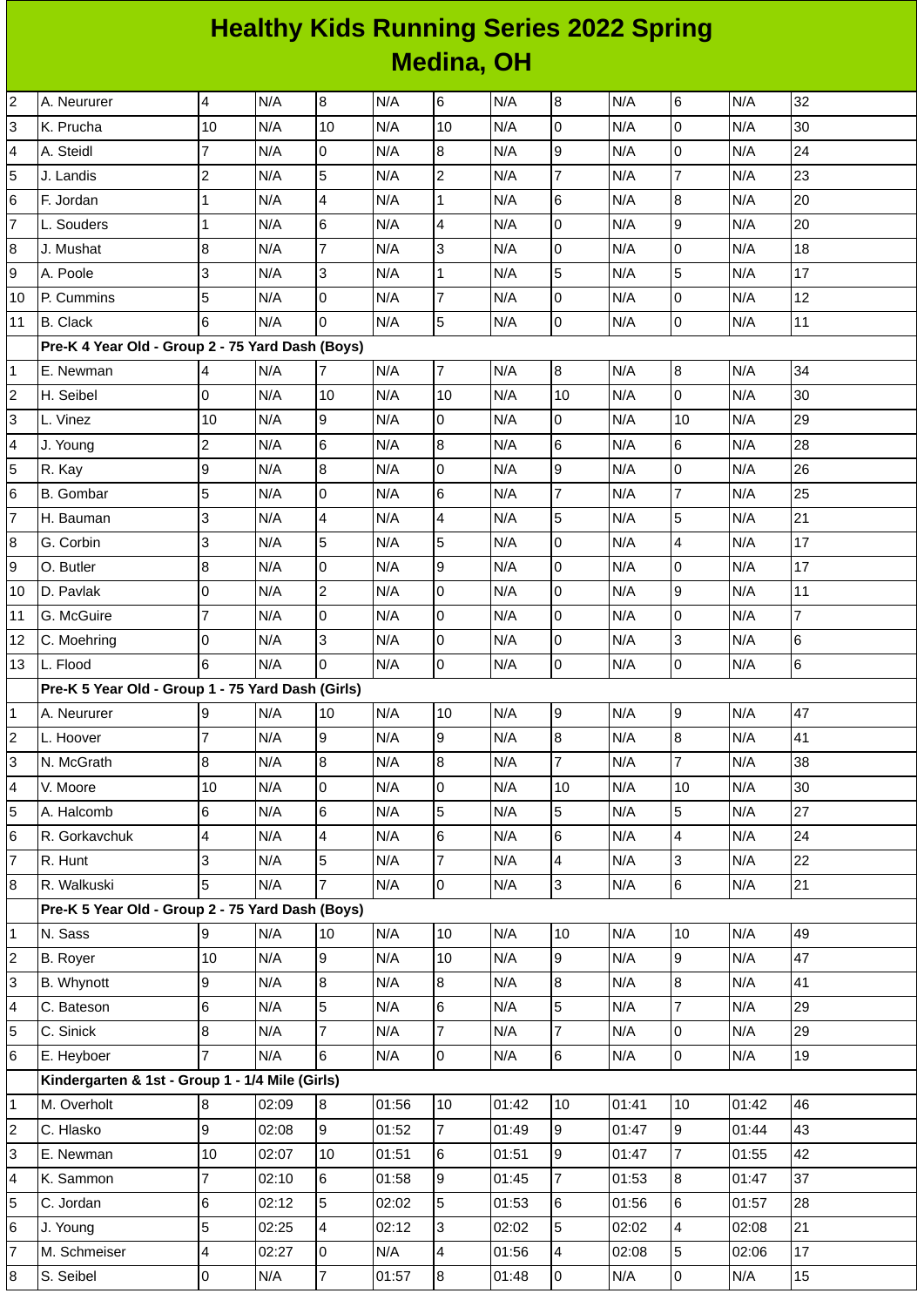## **Healthy Kids Running Series 2022 Spring Medina, OH**

| 9              | A. Conrad                                      | 3              | 02:31 | 3              | 02:15 | $\overline{c}$          | 02:10 | $\overline{c}$ | 02:14 | 3              | 02:12 | 13             |
|----------------|------------------------------------------------|----------------|-------|----------------|-------|-------------------------|-------|----------------|-------|----------------|-------|----------------|
| 10             | <b>B.</b> Clark                                | $\mathbf{1}$   | 02:49 | $\overline{c}$ | 02:27 | $\mathbf 1$             | 02:11 | $\mathbf{1}$   | 02:37 | $\mathbf 1$    | 02:20 | 6              |
| 11             | M. Baca                                        | 0              | N/A   | 0              | N/A   | $\mathbf 1$             | 02:12 | 3              | 02:10 | $\overline{c}$ | 02:16 | 6              |
| 12             | K. Cavanaugh                                   | $\mathbf{1}$   | 02:47 | 0              | N/A   | $\mathbf{1}$            | 02:21 | $\mathbf{1}$   | 02:38 | $\mathbf{1}$   | 02:37 | 4              |
| 13             | E. Germaine                                    | 1              | 02:44 | 0              | N/A   | $\mathbf 1$             | 02:18 | 0              | N/A   | $\mathbf 1$    | 02:28 | 3              |
| 14             | C. Campbell                                    | 1              | 02:58 | $\mathbf 1$    | 02:49 | 0                       | N/A   | $\overline{0}$ | N/A   | 0              | N/A   | $\overline{c}$ |
| 15             | K. Tripphahn                                   | $\overline{c}$ | 02:40 | 0              | N/A   | 0                       | N/A   | $\mathsf 0$    | N/A   | 0              | N/A   | $\overline{c}$ |
| 16             | A. Davis                                       | $\mathbf{1}$   | 02:51 | $\Omega$       | N/A   | 0                       | N/A   | 0              | N/A   | 0              | N/A   | $\mathbf{1}$   |
|                | Kindergarten & 1st - Group 2 - 1/4 Mile (Boys) |                |       |                |       |                         |       |                |       |                |       |                |
| $\mathbf 1$    | P. Willock                                     | 10             | 01:54 | 10             | 01:43 | 10                      | 01:29 | 10             | 01:34 | 10             | 01:36 | 50             |
| $\overline{c}$ | C. Whynott                                     | 9              | 01:55 | 9              | 01:45 | 9                       | 01:35 | 9              | 01:40 | 9              | 01:41 | 45             |
| 3              | M. Jay                                         | $\mathbf{1}$   | N/A   | 7              | 01:58 | 8                       | 01:44 | 5              | 01:54 | 8              | 01:51 | 29             |
| 4              | A. Mickas                                      | 4              | 02:14 | 6              | 02:00 | 5                       | 01:52 | $\overline{7}$ | 01:50 | 5              | 01:58 | 27             |
| 5              | T. Reznik                                      | 7              | 02:05 | 8              | 01:56 | 3                       | 01:58 | $\mathbf{1}$   | 02:06 | $\overline{7}$ | 01:54 | 26             |
| 6              | B. Moehring                                    | $\mathsf 0$    | N/A   | 5              | 02:05 | 0                       | N/A   | $\overline{8}$ | 01:48 | 6              | 01:57 | 19             |
| 7              | I. Steidl                                      | 6              | 02:06 | 0              | N/A   | 6                       | 01:48 | $\,6$          | 01:52 | 0              | N/A   | 18             |
| 8              | S. Landis                                      | 0              | N/A   | 1              | 02:17 | $\overline{7}$          | 01:46 | 4              | 01:56 | 5              | 01:58 | 17             |
| 9              | B. Speckman                                    | $\mathbf{1}$   | 02:37 | 5              | 02:05 | $\overline{\mathbf{4}}$ | 01:54 | 3              | 01:57 | $\mathbf{1}$   | 02:16 | 14             |
| 10             | A. Richardson                                  | $\mathbf{1}$   | 02:26 | 3              | 02:09 | $\overline{c}$          | 02:01 | $\overline{c}$ | 02:01 | $\overline{c}$ | 02:07 | 10             |
| 11             | M. Izzo                                        | 8              | 02:03 | 0              | N/A   | 0                       | N/A   | 0              | N/A   | 0              | N/A   | 8              |
| 12             | J. Davis                                       | $\mathbf{1}$   | 02:28 | $\overline{c}$ | 02:16 | $\mathbf 1$             | 02:26 | $\mathbf{1}$   | 02:27 | $\mathbf{1}$   | 02:25 | $6\phantom{a}$ |
| 13             | A. Amorgianos                                  | $\mathbf{1}$   | 02:40 | 0              | N/A   | $\mathbf 1$             | 02:03 | $\mathbf{1}$   | 02:04 | 3              | 02:04 | 6              |
| 14             | <b>B.</b> Blatter                              | $\mathbf{1}$   | 02:54 | $\mathbf 1$    | 02:20 | $\mathbf{1}$            | 02:18 | $\mathbf{1}$   | 02:11 | $\mathbf{1}$   | 02:24 | 5              |
| 15             | T. Winterton                                   | $\overline{c}$ | 02:21 | $\mathbf 1$    | 02:18 | $\mathbf 1$             | 02:07 | $\mathbf{1}$   | 02:07 | 0              | N/A   | 5              |
| 16             | V. Cuevas                                      | 5              | 02:11 | 0              | N/A   | 0                       | N/A   | 0              | N/A   | 0              | N/A   | 5              |
| 17             | F. Baird                                       | 1              | 02:48 | 0              | N/A   | $\mathbf 1$             | 02:04 | $\mathbf{1}$   | 02:10 | $\mathbf 1$    | 02:10 | 4              |
| 18             | W. Clack                                       | 3              | 02:18 | 0              | N/A   | 0                       | N/A   | 0              | N/A   | 0              | N/A   | 3              |
| 19             | O. Lombardo                                    | O              | N/A   | $\overline{0}$ | N/A   | $\mathbf{1}$            | 02:12 | O              | N/A   | $\overline{1}$ | 02:20 | $\overline{2}$ |
| 20             | W. Nicklos                                     | $\overline{c}$ | 02:21 | 0              | N/A   | 0                       | N/A   | 0              | N/A   | 0              | N/A   | $\overline{c}$ |
| 21             | A. Billig                                      | $\mathsf 0$    | N/A   | $\mathbf{1}$   | 02:21 | $\overline{0}$          | N/A   | $\overline{0}$ | N/A   | $\mathsf{O}$   | N/A   | $\overline{1}$ |
| 22             | J. Chavez                                      | 0              | N/A   | $\mathbf{1}$   | 02:29 | 0                       | N/A   | 0              | N/A   | 0              | N/A   | $\mathbf{1}$   |
| 23             | J. Flood                                       | $\mathbf{1}$   | 02:53 | $\overline{0}$ | N/A   | $\overline{0}$          | N/A   | $\overline{0}$ | N/A   | $\mathsf{O}$   | N/A   | $\mathbf{1}$   |
|                | 2nd & 3rd Grade - 1/2 Mile (Girls)             |                |       |                |       |                         |       |                |       |                |       |                |
| $\mathbf 1$    | M. Clark                                       | 10             | 03:50 | 10             | 03:38 | 10                      | 03:34 | 10             | 03:37 | 8              | 03:45 | 48             |
| $\overline{c}$ | N. Davis                                       | 9              | 03:57 | 9              | 03:40 | $8\,$                   | 03:56 | 9              | 03:55 | 10             | 03:37 | 45             |
| 3              | B. Young                                       | $\overline{7}$ | 04:42 | 8              | 04:00 | 9                       | 03:54 | $\bf{8}$       | 04:02 | 9              | 03:40 | 41             |
| 4              | A. Blatter                                     | 6              | 05:00 | 6              | 05:14 | 6                       | 04:35 | 6              | 04:42 | $\overline{7}$ | 03:50 | 31             |
| 5              | R. Winterton                                   | 8              | 04:23 | $\overline{7}$ | 04:06 | $\overline{7}$          | 04:01 | 7              | 04:15 | $\mathsf{o}$   | N/A   | 29             |
|                | 2nd & 3rd Grade - 1/2 Mile (Boys)              |                |       |                |       |                         |       |                |       |                |       |                |
| $\mathbf 1$    | W. Clark                                       | 8              | 04:31 | 8              | 04:24 | 9                       | 03:50 | 9              | 03:48 | 10             | 03:47 | 44             |
| $\overline{c}$ | L. Charles                                     | 10             | 04:01 | $10\,$         | 03:45 | 10                      | 03:32 | 10             | 03:36 | 0              | N/A   | 40             |
| 3              | A. Bauman                                      | $\overline{7}$ | 04:33 | $\overline{7}$ | 04:32 | 8                       | 04:13 | 8              | 04:07 | 9              | 03:50 | 39             |
| 4              | <b>B.</b> Hlasko                               | 5              | 04:45 | 9              | 04:16 | $\overline{7}$          | 04:14 | 6              | 04:18 | 8              | 03:55 | 35             |
| 5              | H. Warfe                                       | $\overline{c}$ | 05:20 | 6              | 04:43 | 5                       | 04:24 | 5              | 04:36 | 5              | 04:10 | 23             |
| 6              | J. Steidl                                      | 9              | 04:27 | 0              | N/A   | $\overline{\mathbf{4}}$ | 04:31 | $\overline{7}$ | 04:16 | 0              | N/A   | 20             |
| 7              | L. Lombardo                                    | 6              | 04:44 | $\overline{0}$ | N/A   | 6                       | 04:15 | 0              | N/A   | $\overline{7}$ | 04:00 | 19             |
| 8              | J. Souders                                     | $\mathbf{1}$   | 06:20 | 3              | 04:57 | 3                       | 04:45 | 0              | N/A   | 6              | 04:05 | 13             |
| 9              | M. Staufer                                     | $\mathbf{1}$   | 05:22 | $\overline{4}$ | 04:54 | $\overline{c}$          | 05:08 | 4              | 05:10 | 0              | N/A   | 11             |
| 10             | M. Charek                                      | 0              | N/A   | 5              | 04:46 | 1                       | 05:44 | 0              | N/A   | $\overline{4}$ | 04:15 | 10             |